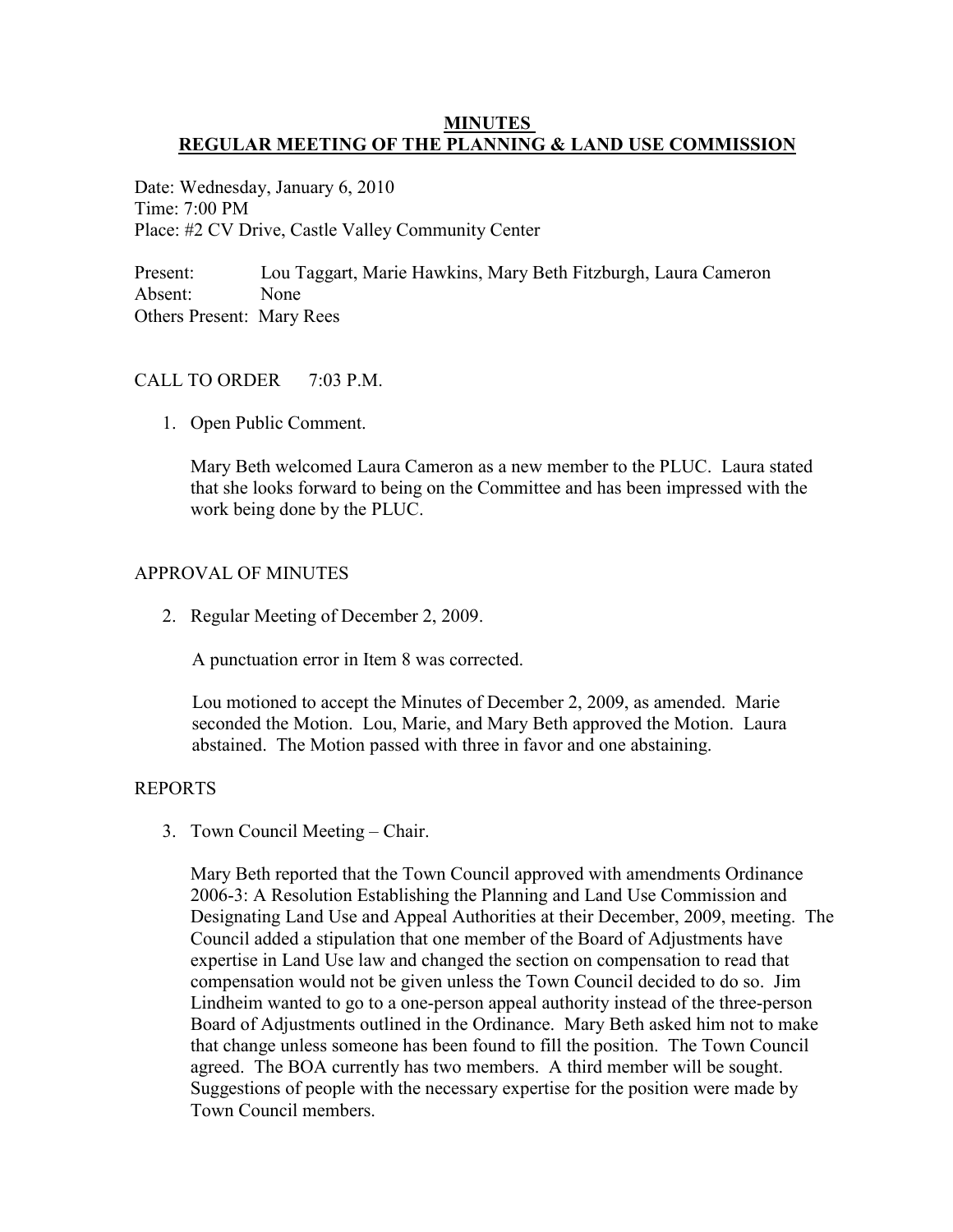Marie felt strongly that the three-person board was preferable to a one-person appeal authority. Lou wondered how restrictive the requirement of legal expertise would be.

4. Building Permit Agent.

No activity in December, 2009.

## NEW BUSINESS

5. Discussion and possible action re: annual election of chair and vice-chair.

 Marie nominated Mary Beth to continue as chair of the PLUC for the year 2010. Lou seconded the Motion. Lou, Marie, Mary Beth, and Laura approved the Motion. The Motion passed unanimously.

 Lou nominated Marie to continue as vice-chair of the PLUC for the year 2010. Laura seconded the Motion. Lou, Marie, Mary Beth, and Laura approved the Motion. The Motion passed unanimously.

6. Discussion and possible action re: application to revise non-routine CUP on Lot 52.

Mary Rees was present for discussion of her application to revise her non-routine CUP on Lot 52. Mary's request for revision was to allow people to come to the native plant garden on her property to purchase plants and to install a sign at the end of her driveway to identify her location.

According to the PLUC Clerk, all neighbors were contacted with information regarding Mary's request, and no negative comments were received.

Mary Beth informed Mary that the associated buildings used in her native plant garden meet the Town's square footage requirements and that the following conditions will apply to her revised CUP:

# Business traffic:

 Business traffic restricted to no more than 5 vehicles per day. Hours of business restricted to 8:00 am-9:00 pm.

## Sign restrictions:

 No more than eight square feet in size. No lighting. Top of sign can be no more than six feet above natural grade.

#### Marketing:

 Advertising of the business may include phone number but may not list the street address.

 Faylene will make a copy available to Mary Rees of the section of Ordinance 85-3 that deals with conditional use permits.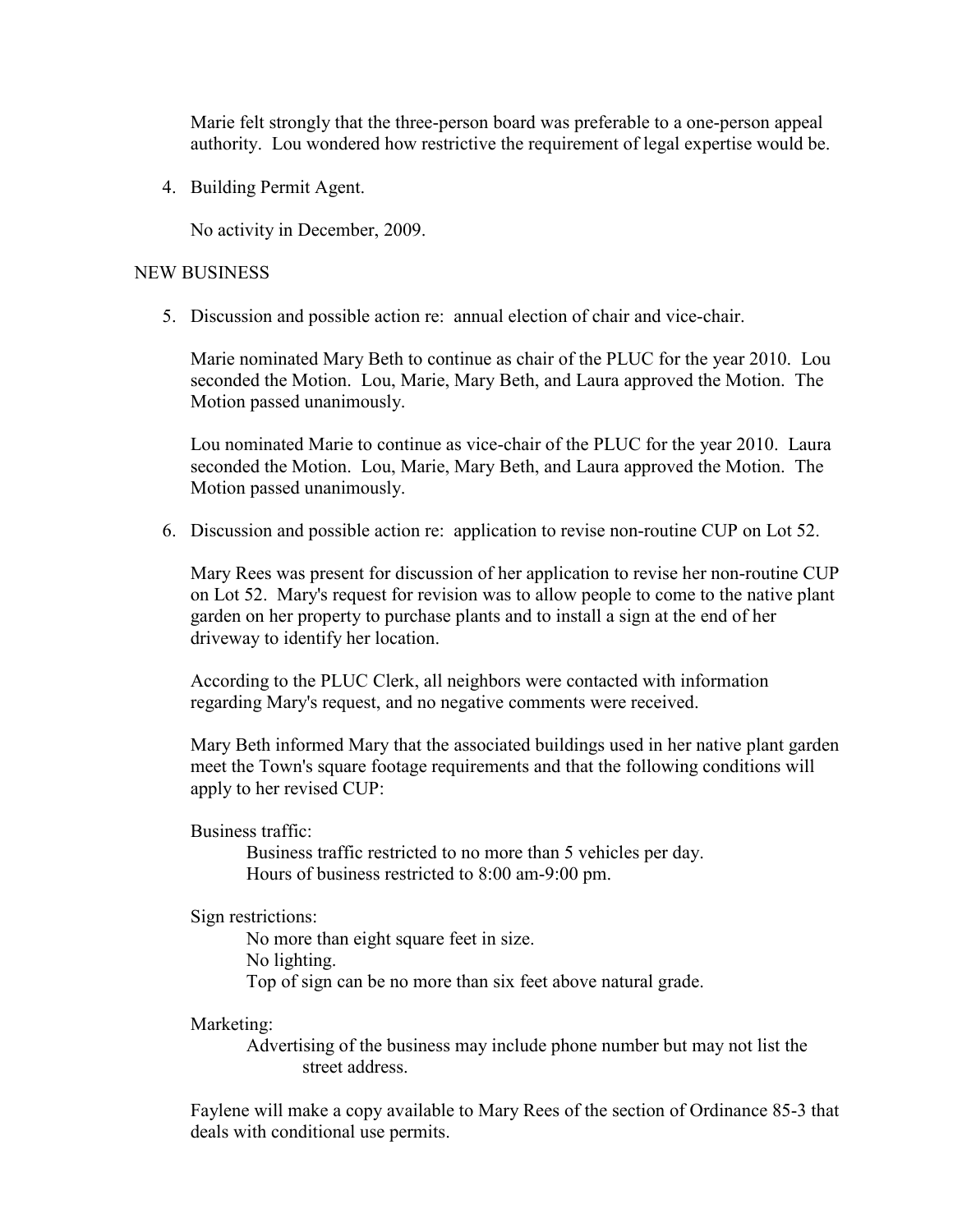Mary inquired whether a one-day open house event to display spring blossoms in the native plant garden would be allowed. Mary Beth said that a one day event would be okay.

 Marie motioned to approve changes to the CUP on Lot 52 as presented. Lou seconded the Motion. Lou, Marie, Mary Beth, and Laura approved the Motion. The Motion passed unanimously.

## OLD BUSINESS

7. Discussion re: reviewing and amending town ordinances that limit the number of livestock which can be kept on five acres of land (tabled).

Left tabled.

8. Discussion and possible action re: reorganization and revision of Zoning Ordinance 85-3 (tabled).

Marie motioned to take Item 8 off the table. Lou seconded the Motion. Lou, Marie, Mary Beth, and Laura approved the Motion. The Motion passed unanimously.

Mary Beth reviewed the PLUC's plan to change Ordinance 85-3 to a Land Use Code. She presented members with a list of all current Ordinances in effect in Castle Valley. Members read through the list as Mary Beth indicated which ordinances were likely candidates to include in the comprehensive Land Use Code. The PLUC will need to review each ordinance to check for redundancies and to determine which are outdated. In a conversation with David Church, Mary Beth learned that old ordinances do not need to be repealed before being combined into a single document. Some sections of 85-3, TADs and noncomplying structures, for example, will be amended as previously discussed.

The plan is to go through the list of current ordinances a few at a time and move them into Ordinance 85-3 with a table of contents. Lou volunteered to meet with Mary Beth to begin an initial review of the list of ordinances. Lou will look for any redundant or unnecessary ordinances in the list. The Committee will also need to review resolutions issued by the Town Council so that any that pertain to land use can be included in the Land Use Code. All ordinances and resolutions are kept in binders at the Town Office and can be reviewed by anyone.

Laura asked about Section I.8.1.C in Ordinance 85-3 pertaining to burying fuel tanks which could pose a threat to the Castle Valley watershed. Marie agreed that watershed protection was an issue that should be receive close examination and should be a priority for the Committee to review. The Committee agreed that, without good water, Castle Valley property values are affected. If the PLUC does not establish standards, to protect the watershed, then there is no way to prevent hazards to the watershed. The Committee also felt that it was necessary to protect the surrounding watershed